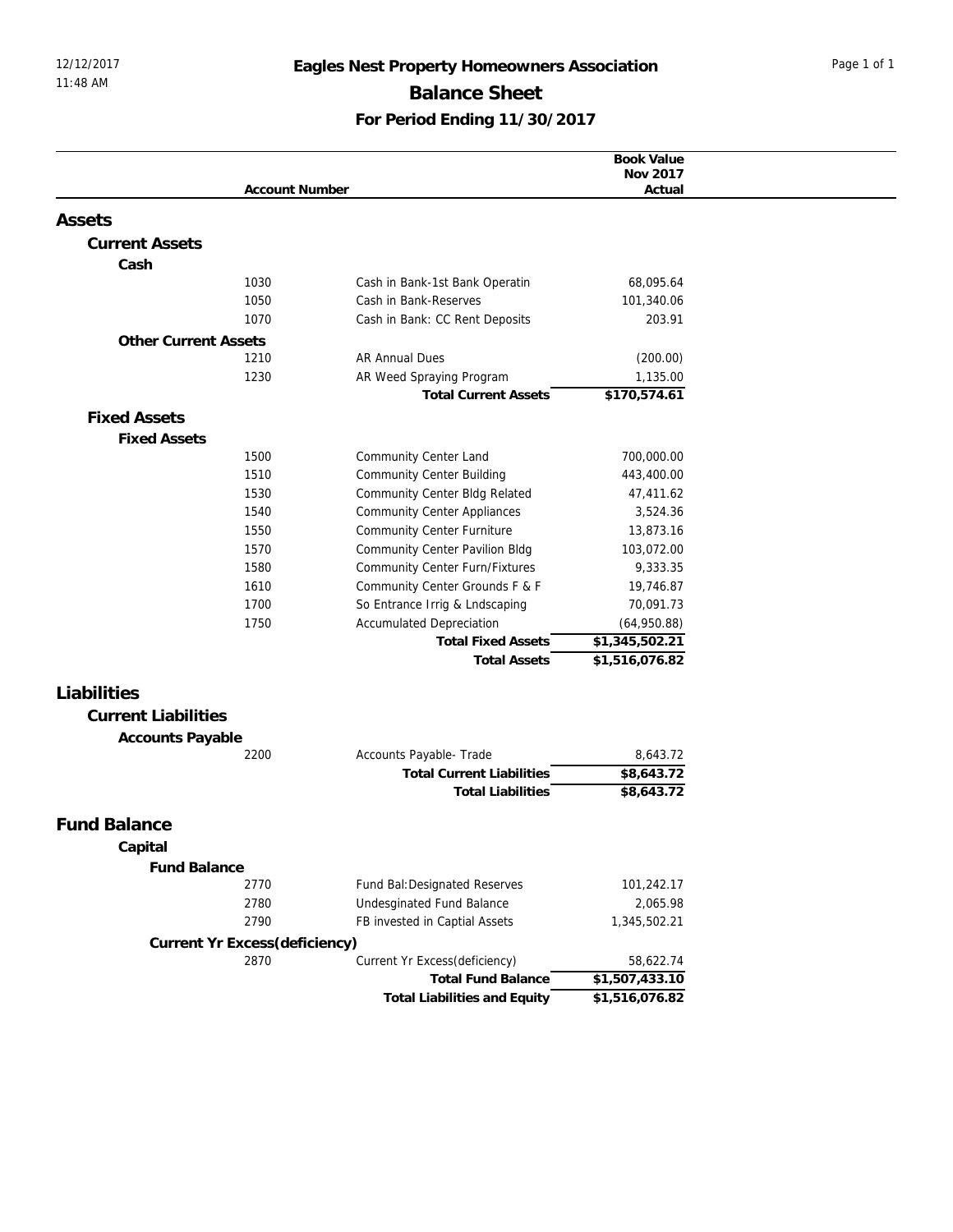| Nov 2017<br>Nov 2017<br><b>Budget</b><br><b>Account Number</b><br>Actual<br>Actual<br>Revenue<br>Revenue<br>3010<br>Income from Dues-Operating<br>0.00<br>133,450.00<br>133,450.00<br>3020<br>Income from Dues-Capital<br>0.00<br>23,550.00<br>23,550.00<br>0.00<br>3040<br><b>Community Center Rentals</b><br>2,000.00<br>3,000.00<br>3110<br>Noxious Weed Spraying Fees<br>(425.00)<br>16,575.00<br>17,000.00<br>Rental Income-Cell Tower<br>3130<br>0.00<br>16,800.00<br>18,150.00<br>3250<br>Recovery of unpaid dues & fees<br>0.00<br>600.00<br>0.00<br>3300<br>Other Income-fees/grants<br>0.00<br>10,937.96<br>10,938.00<br>3310<br>Interest Income<br>0.00<br>97.89<br>100.00<br>(\$425.00)<br>\$204,010.85<br>\$206,188.00<br><b>Total Revenue</b><br>Expenses<br>South & Middle Entrances<br>5150<br>40.00<br>4,766.00<br>5,055.00<br>Mowing & Maintenance<br>3,555.50<br>5151<br>General Maintenance<br>8,383.10<br>6,069.00<br>5152<br>0.00<br>3,606.80<br>3,365.00<br><b>Island Planting &amp; Maintenance</b><br>5153<br>Custom Pots & Plants<br>2,306.27<br>3,705.77<br>5,180.00<br>979.80<br>5160<br>0.00<br>Irrigation & Maintenace<br>1,315.00<br>76.82<br>309.45<br>750.00<br>5170<br>Electricity<br>5,788.00<br>5183<br><b>Holiday Decorations</b><br>5,788.00<br>5,300.00<br>5190<br>Water<br>0.00<br>3,285.90<br>4,000.00<br>383.83<br>5191<br>Miscellaneous Maintenance<br>0.00<br>1,000.00<br>5193<br>0.00<br>(2, 233.47)<br>0.00<br>Landscape Improvements<br>Open Space & Environmental<br>5400<br>Tree Removal ENPHA Common<br>0.00<br>5,500.00<br>2,200.00<br>5430<br>0.00<br>3,240.00<br>ENPHA tree spraying/feeding<br>3,240.00<br>5450<br>Tree Replant<br>14,990.00<br>14,990.00<br>18,100.00<br>Noxious SWeed Control ENPHA<br>148.63<br>750.00<br>5480<br>0.00<br>5490<br>Noxious Weed Control Program<br>0.00<br>13,544.58<br>14,713.00<br>5510<br>Two Cabins Preservation<br>0.00<br>679.06<br>1,000.00<br>5600<br><b>Trail Maintenance</b><br>0.00<br>0.00<br>3,520.00<br>Community/Common<br>(123.55)<br>1,025.00<br>5300<br>Porta John & Dumpster Rental<br>1,327.80<br>5310<br>Mowing & Grounds<br>75.00<br>6,090.00<br>4,620.00<br>5311<br>Irrigation repair/maintenance<br>0.00<br>1,174.77<br>2,485.00<br>5312<br>Custom Pots & Planters<br>0.00<br>1,743.00<br>2,590.00<br>5320<br>Water & Sewer<br>0.00<br>1,699.76<br>1,600.00<br>5330<br>Electricity & Gas<br>253.39<br>1,409.13<br>1,750.00<br>5340<br>Snow Removal<br>0.00<br>2,157.16<br>3,960.00<br>5350<br>Other Bldg/P'Lot Maintenance<br>301.44<br>2,456.70<br>4,850.00<br>5360<br>0.00<br>149.23<br><b>Exterior Building Improvements</b><br>1,000.00<br>5370<br>Pavilion Maintenance<br>0.00<br>1,060.64<br>3,000.00<br>5620<br>0.00<br>0.00<br>300.00<br>Equipment<br>\$25,029.40<br>\$87,109.11<br><b>Total Expenses</b><br>\$104,207.00 |  |                           | Nov 2017         | Jan 2017     | Annual       |
|---------------------------------------------------------------------------------------------------------------------------------------------------------------------------------------------------------------------------------------------------------------------------------------------------------------------------------------------------------------------------------------------------------------------------------------------------------------------------------------------------------------------------------------------------------------------------------------------------------------------------------------------------------------------------------------------------------------------------------------------------------------------------------------------------------------------------------------------------------------------------------------------------------------------------------------------------------------------------------------------------------------------------------------------------------------------------------------------------------------------------------------------------------------------------------------------------------------------------------------------------------------------------------------------------------------------------------------------------------------------------------------------------------------------------------------------------------------------------------------------------------------------------------------------------------------------------------------------------------------------------------------------------------------------------------------------------------------------------------------------------------------------------------------------------------------------------------------------------------------------------------------------------------------------------------------------------------------------------------------------------------------------------------------------------------------------------------------------------------------------------------------------------------------------------------------------------------------------------------------------------------------------------------------------------------------------------------------------------------------------------------------------------------------------------------------------------------------------------------------------------------------------------------------------------------------------------------------------------------------------------------------------------------------------------------------------------------------------------------------------------------------------------------------------------------------------------------------------------|--|---------------------------|------------------|--------------|--------------|
|                                                                                                                                                                                                                                                                                                                                                                                                                                                                                                                                                                                                                                                                                                                                                                                                                                                                                                                                                                                                                                                                                                                                                                                                                                                                                                                                                                                                                                                                                                                                                                                                                                                                                                                                                                                                                                                                                                                                                                                                                                                                                                                                                                                                                                                                                                                                                                                                                                                                                                                                                                                                                                                                                                                                                                                                                                                   |  |                           |                  |              |              |
|                                                                                                                                                                                                                                                                                                                                                                                                                                                                                                                                                                                                                                                                                                                                                                                                                                                                                                                                                                                                                                                                                                                                                                                                                                                                                                                                                                                                                                                                                                                                                                                                                                                                                                                                                                                                                                                                                                                                                                                                                                                                                                                                                                                                                                                                                                                                                                                                                                                                                                                                                                                                                                                                                                                                                                                                                                                   |  |                           |                  |              |              |
|                                                                                                                                                                                                                                                                                                                                                                                                                                                                                                                                                                                                                                                                                                                                                                                                                                                                                                                                                                                                                                                                                                                                                                                                                                                                                                                                                                                                                                                                                                                                                                                                                                                                                                                                                                                                                                                                                                                                                                                                                                                                                                                                                                                                                                                                                                                                                                                                                                                                                                                                                                                                                                                                                                                                                                                                                                                   |  |                           |                  |              |              |
|                                                                                                                                                                                                                                                                                                                                                                                                                                                                                                                                                                                                                                                                                                                                                                                                                                                                                                                                                                                                                                                                                                                                                                                                                                                                                                                                                                                                                                                                                                                                                                                                                                                                                                                                                                                                                                                                                                                                                                                                                                                                                                                                                                                                                                                                                                                                                                                                                                                                                                                                                                                                                                                                                                                                                                                                                                                   |  |                           |                  |              |              |
|                                                                                                                                                                                                                                                                                                                                                                                                                                                                                                                                                                                                                                                                                                                                                                                                                                                                                                                                                                                                                                                                                                                                                                                                                                                                                                                                                                                                                                                                                                                                                                                                                                                                                                                                                                                                                                                                                                                                                                                                                                                                                                                                                                                                                                                                                                                                                                                                                                                                                                                                                                                                                                                                                                                                                                                                                                                   |  |                           |                  |              |              |
|                                                                                                                                                                                                                                                                                                                                                                                                                                                                                                                                                                                                                                                                                                                                                                                                                                                                                                                                                                                                                                                                                                                                                                                                                                                                                                                                                                                                                                                                                                                                                                                                                                                                                                                                                                                                                                                                                                                                                                                                                                                                                                                                                                                                                                                                                                                                                                                                                                                                                                                                                                                                                                                                                                                                                                                                                                                   |  |                           |                  |              |              |
|                                                                                                                                                                                                                                                                                                                                                                                                                                                                                                                                                                                                                                                                                                                                                                                                                                                                                                                                                                                                                                                                                                                                                                                                                                                                                                                                                                                                                                                                                                                                                                                                                                                                                                                                                                                                                                                                                                                                                                                                                                                                                                                                                                                                                                                                                                                                                                                                                                                                                                                                                                                                                                                                                                                                                                                                                                                   |  |                           |                  |              |              |
|                                                                                                                                                                                                                                                                                                                                                                                                                                                                                                                                                                                                                                                                                                                                                                                                                                                                                                                                                                                                                                                                                                                                                                                                                                                                                                                                                                                                                                                                                                                                                                                                                                                                                                                                                                                                                                                                                                                                                                                                                                                                                                                                                                                                                                                                                                                                                                                                                                                                                                                                                                                                                                                                                                                                                                                                                                                   |  |                           |                  |              |              |
|                                                                                                                                                                                                                                                                                                                                                                                                                                                                                                                                                                                                                                                                                                                                                                                                                                                                                                                                                                                                                                                                                                                                                                                                                                                                                                                                                                                                                                                                                                                                                                                                                                                                                                                                                                                                                                                                                                                                                                                                                                                                                                                                                                                                                                                                                                                                                                                                                                                                                                                                                                                                                                                                                                                                                                                                                                                   |  |                           |                  |              |              |
|                                                                                                                                                                                                                                                                                                                                                                                                                                                                                                                                                                                                                                                                                                                                                                                                                                                                                                                                                                                                                                                                                                                                                                                                                                                                                                                                                                                                                                                                                                                                                                                                                                                                                                                                                                                                                                                                                                                                                                                                                                                                                                                                                                                                                                                                                                                                                                                                                                                                                                                                                                                                                                                                                                                                                                                                                                                   |  |                           |                  |              |              |
|                                                                                                                                                                                                                                                                                                                                                                                                                                                                                                                                                                                                                                                                                                                                                                                                                                                                                                                                                                                                                                                                                                                                                                                                                                                                                                                                                                                                                                                                                                                                                                                                                                                                                                                                                                                                                                                                                                                                                                                                                                                                                                                                                                                                                                                                                                                                                                                                                                                                                                                                                                                                                                                                                                                                                                                                                                                   |  |                           |                  |              |              |
|                                                                                                                                                                                                                                                                                                                                                                                                                                                                                                                                                                                                                                                                                                                                                                                                                                                                                                                                                                                                                                                                                                                                                                                                                                                                                                                                                                                                                                                                                                                                                                                                                                                                                                                                                                                                                                                                                                                                                                                                                                                                                                                                                                                                                                                                                                                                                                                                                                                                                                                                                                                                                                                                                                                                                                                                                                                   |  |                           |                  |              |              |
|                                                                                                                                                                                                                                                                                                                                                                                                                                                                                                                                                                                                                                                                                                                                                                                                                                                                                                                                                                                                                                                                                                                                                                                                                                                                                                                                                                                                                                                                                                                                                                                                                                                                                                                                                                                                                                                                                                                                                                                                                                                                                                                                                                                                                                                                                                                                                                                                                                                                                                                                                                                                                                                                                                                                                                                                                                                   |  |                           |                  |              |              |
|                                                                                                                                                                                                                                                                                                                                                                                                                                                                                                                                                                                                                                                                                                                                                                                                                                                                                                                                                                                                                                                                                                                                                                                                                                                                                                                                                                                                                                                                                                                                                                                                                                                                                                                                                                                                                                                                                                                                                                                                                                                                                                                                                                                                                                                                                                                                                                                                                                                                                                                                                                                                                                                                                                                                                                                                                                                   |  |                           |                  |              |              |
|                                                                                                                                                                                                                                                                                                                                                                                                                                                                                                                                                                                                                                                                                                                                                                                                                                                                                                                                                                                                                                                                                                                                                                                                                                                                                                                                                                                                                                                                                                                                                                                                                                                                                                                                                                                                                                                                                                                                                                                                                                                                                                                                                                                                                                                                                                                                                                                                                                                                                                                                                                                                                                                                                                                                                                                                                                                   |  |                           |                  |              |              |
|                                                                                                                                                                                                                                                                                                                                                                                                                                                                                                                                                                                                                                                                                                                                                                                                                                                                                                                                                                                                                                                                                                                                                                                                                                                                                                                                                                                                                                                                                                                                                                                                                                                                                                                                                                                                                                                                                                                                                                                                                                                                                                                                                                                                                                                                                                                                                                                                                                                                                                                                                                                                                                                                                                                                                                                                                                                   |  |                           |                  |              |              |
|                                                                                                                                                                                                                                                                                                                                                                                                                                                                                                                                                                                                                                                                                                                                                                                                                                                                                                                                                                                                                                                                                                                                                                                                                                                                                                                                                                                                                                                                                                                                                                                                                                                                                                                                                                                                                                                                                                                                                                                                                                                                                                                                                                                                                                                                                                                                                                                                                                                                                                                                                                                                                                                                                                                                                                                                                                                   |  |                           |                  |              |              |
|                                                                                                                                                                                                                                                                                                                                                                                                                                                                                                                                                                                                                                                                                                                                                                                                                                                                                                                                                                                                                                                                                                                                                                                                                                                                                                                                                                                                                                                                                                                                                                                                                                                                                                                                                                                                                                                                                                                                                                                                                                                                                                                                                                                                                                                                                                                                                                                                                                                                                                                                                                                                                                                                                                                                                                                                                                                   |  |                           |                  |              |              |
|                                                                                                                                                                                                                                                                                                                                                                                                                                                                                                                                                                                                                                                                                                                                                                                                                                                                                                                                                                                                                                                                                                                                                                                                                                                                                                                                                                                                                                                                                                                                                                                                                                                                                                                                                                                                                                                                                                                                                                                                                                                                                                                                                                                                                                                                                                                                                                                                                                                                                                                                                                                                                                                                                                                                                                                                                                                   |  |                           |                  |              |              |
|                                                                                                                                                                                                                                                                                                                                                                                                                                                                                                                                                                                                                                                                                                                                                                                                                                                                                                                                                                                                                                                                                                                                                                                                                                                                                                                                                                                                                                                                                                                                                                                                                                                                                                                                                                                                                                                                                                                                                                                                                                                                                                                                                                                                                                                                                                                                                                                                                                                                                                                                                                                                                                                                                                                                                                                                                                                   |  |                           |                  |              |              |
|                                                                                                                                                                                                                                                                                                                                                                                                                                                                                                                                                                                                                                                                                                                                                                                                                                                                                                                                                                                                                                                                                                                                                                                                                                                                                                                                                                                                                                                                                                                                                                                                                                                                                                                                                                                                                                                                                                                                                                                                                                                                                                                                                                                                                                                                                                                                                                                                                                                                                                                                                                                                                                                                                                                                                                                                                                                   |  |                           |                  |              |              |
|                                                                                                                                                                                                                                                                                                                                                                                                                                                                                                                                                                                                                                                                                                                                                                                                                                                                                                                                                                                                                                                                                                                                                                                                                                                                                                                                                                                                                                                                                                                                                                                                                                                                                                                                                                                                                                                                                                                                                                                                                                                                                                                                                                                                                                                                                                                                                                                                                                                                                                                                                                                                                                                                                                                                                                                                                                                   |  |                           |                  |              |              |
|                                                                                                                                                                                                                                                                                                                                                                                                                                                                                                                                                                                                                                                                                                                                                                                                                                                                                                                                                                                                                                                                                                                                                                                                                                                                                                                                                                                                                                                                                                                                                                                                                                                                                                                                                                                                                                                                                                                                                                                                                                                                                                                                                                                                                                                                                                                                                                                                                                                                                                                                                                                                                                                                                                                                                                                                                                                   |  |                           |                  |              |              |
|                                                                                                                                                                                                                                                                                                                                                                                                                                                                                                                                                                                                                                                                                                                                                                                                                                                                                                                                                                                                                                                                                                                                                                                                                                                                                                                                                                                                                                                                                                                                                                                                                                                                                                                                                                                                                                                                                                                                                                                                                                                                                                                                                                                                                                                                                                                                                                                                                                                                                                                                                                                                                                                                                                                                                                                                                                                   |  |                           |                  |              |              |
|                                                                                                                                                                                                                                                                                                                                                                                                                                                                                                                                                                                                                                                                                                                                                                                                                                                                                                                                                                                                                                                                                                                                                                                                                                                                                                                                                                                                                                                                                                                                                                                                                                                                                                                                                                                                                                                                                                                                                                                                                                                                                                                                                                                                                                                                                                                                                                                                                                                                                                                                                                                                                                                                                                                                                                                                                                                   |  |                           |                  |              |              |
|                                                                                                                                                                                                                                                                                                                                                                                                                                                                                                                                                                                                                                                                                                                                                                                                                                                                                                                                                                                                                                                                                                                                                                                                                                                                                                                                                                                                                                                                                                                                                                                                                                                                                                                                                                                                                                                                                                                                                                                                                                                                                                                                                                                                                                                                                                                                                                                                                                                                                                                                                                                                                                                                                                                                                                                                                                                   |  |                           |                  |              |              |
|                                                                                                                                                                                                                                                                                                                                                                                                                                                                                                                                                                                                                                                                                                                                                                                                                                                                                                                                                                                                                                                                                                                                                                                                                                                                                                                                                                                                                                                                                                                                                                                                                                                                                                                                                                                                                                                                                                                                                                                                                                                                                                                                                                                                                                                                                                                                                                                                                                                                                                                                                                                                                                                                                                                                                                                                                                                   |  |                           |                  |              |              |
|                                                                                                                                                                                                                                                                                                                                                                                                                                                                                                                                                                                                                                                                                                                                                                                                                                                                                                                                                                                                                                                                                                                                                                                                                                                                                                                                                                                                                                                                                                                                                                                                                                                                                                                                                                                                                                                                                                                                                                                                                                                                                                                                                                                                                                                                                                                                                                                                                                                                                                                                                                                                                                                                                                                                                                                                                                                   |  |                           |                  |              |              |
|                                                                                                                                                                                                                                                                                                                                                                                                                                                                                                                                                                                                                                                                                                                                                                                                                                                                                                                                                                                                                                                                                                                                                                                                                                                                                                                                                                                                                                                                                                                                                                                                                                                                                                                                                                                                                                                                                                                                                                                                                                                                                                                                                                                                                                                                                                                                                                                                                                                                                                                                                                                                                                                                                                                                                                                                                                                   |  |                           |                  |              |              |
|                                                                                                                                                                                                                                                                                                                                                                                                                                                                                                                                                                                                                                                                                                                                                                                                                                                                                                                                                                                                                                                                                                                                                                                                                                                                                                                                                                                                                                                                                                                                                                                                                                                                                                                                                                                                                                                                                                                                                                                                                                                                                                                                                                                                                                                                                                                                                                                                                                                                                                                                                                                                                                                                                                                                                                                                                                                   |  |                           |                  |              |              |
|                                                                                                                                                                                                                                                                                                                                                                                                                                                                                                                                                                                                                                                                                                                                                                                                                                                                                                                                                                                                                                                                                                                                                                                                                                                                                                                                                                                                                                                                                                                                                                                                                                                                                                                                                                                                                                                                                                                                                                                                                                                                                                                                                                                                                                                                                                                                                                                                                                                                                                                                                                                                                                                                                                                                                                                                                                                   |  |                           |                  |              |              |
|                                                                                                                                                                                                                                                                                                                                                                                                                                                                                                                                                                                                                                                                                                                                                                                                                                                                                                                                                                                                                                                                                                                                                                                                                                                                                                                                                                                                                                                                                                                                                                                                                                                                                                                                                                                                                                                                                                                                                                                                                                                                                                                                                                                                                                                                                                                                                                                                                                                                                                                                                                                                                                                                                                                                                                                                                                                   |  |                           |                  |              |              |
|                                                                                                                                                                                                                                                                                                                                                                                                                                                                                                                                                                                                                                                                                                                                                                                                                                                                                                                                                                                                                                                                                                                                                                                                                                                                                                                                                                                                                                                                                                                                                                                                                                                                                                                                                                                                                                                                                                                                                                                                                                                                                                                                                                                                                                                                                                                                                                                                                                                                                                                                                                                                                                                                                                                                                                                                                                                   |  |                           |                  |              |              |
|                                                                                                                                                                                                                                                                                                                                                                                                                                                                                                                                                                                                                                                                                                                                                                                                                                                                                                                                                                                                                                                                                                                                                                                                                                                                                                                                                                                                                                                                                                                                                                                                                                                                                                                                                                                                                                                                                                                                                                                                                                                                                                                                                                                                                                                                                                                                                                                                                                                                                                                                                                                                                                                                                                                                                                                                                                                   |  |                           |                  |              |              |
|                                                                                                                                                                                                                                                                                                                                                                                                                                                                                                                                                                                                                                                                                                                                                                                                                                                                                                                                                                                                                                                                                                                                                                                                                                                                                                                                                                                                                                                                                                                                                                                                                                                                                                                                                                                                                                                                                                                                                                                                                                                                                                                                                                                                                                                                                                                                                                                                                                                                                                                                                                                                                                                                                                                                                                                                                                                   |  |                           |                  |              |              |
|                                                                                                                                                                                                                                                                                                                                                                                                                                                                                                                                                                                                                                                                                                                                                                                                                                                                                                                                                                                                                                                                                                                                                                                                                                                                                                                                                                                                                                                                                                                                                                                                                                                                                                                                                                                                                                                                                                                                                                                                                                                                                                                                                                                                                                                                                                                                                                                                                                                                                                                                                                                                                                                                                                                                                                                                                                                   |  |                           |                  |              |              |
|                                                                                                                                                                                                                                                                                                                                                                                                                                                                                                                                                                                                                                                                                                                                                                                                                                                                                                                                                                                                                                                                                                                                                                                                                                                                                                                                                                                                                                                                                                                                                                                                                                                                                                                                                                                                                                                                                                                                                                                                                                                                                                                                                                                                                                                                                                                                                                                                                                                                                                                                                                                                                                                                                                                                                                                                                                                   |  |                           |                  |              |              |
|                                                                                                                                                                                                                                                                                                                                                                                                                                                                                                                                                                                                                                                                                                                                                                                                                                                                                                                                                                                                                                                                                                                                                                                                                                                                                                                                                                                                                                                                                                                                                                                                                                                                                                                                                                                                                                                                                                                                                                                                                                                                                                                                                                                                                                                                                                                                                                                                                                                                                                                                                                                                                                                                                                                                                                                                                                                   |  |                           |                  |              |              |
|                                                                                                                                                                                                                                                                                                                                                                                                                                                                                                                                                                                                                                                                                                                                                                                                                                                                                                                                                                                                                                                                                                                                                                                                                                                                                                                                                                                                                                                                                                                                                                                                                                                                                                                                                                                                                                                                                                                                                                                                                                                                                                                                                                                                                                                                                                                                                                                                                                                                                                                                                                                                                                                                                                                                                                                                                                                   |  |                           |                  |              |              |
|                                                                                                                                                                                                                                                                                                                                                                                                                                                                                                                                                                                                                                                                                                                                                                                                                                                                                                                                                                                                                                                                                                                                                                                                                                                                                                                                                                                                                                                                                                                                                                                                                                                                                                                                                                                                                                                                                                                                                                                                                                                                                                                                                                                                                                                                                                                                                                                                                                                                                                                                                                                                                                                                                                                                                                                                                                                   |  |                           |                  |              |              |
|                                                                                                                                                                                                                                                                                                                                                                                                                                                                                                                                                                                                                                                                                                                                                                                                                                                                                                                                                                                                                                                                                                                                                                                                                                                                                                                                                                                                                                                                                                                                                                                                                                                                                                                                                                                                                                                                                                                                                                                                                                                                                                                                                                                                                                                                                                                                                                                                                                                                                                                                                                                                                                                                                                                                                                                                                                                   |  |                           |                  |              |              |
|                                                                                                                                                                                                                                                                                                                                                                                                                                                                                                                                                                                                                                                                                                                                                                                                                                                                                                                                                                                                                                                                                                                                                                                                                                                                                                                                                                                                                                                                                                                                                                                                                                                                                                                                                                                                                                                                                                                                                                                                                                                                                                                                                                                                                                                                                                                                                                                                                                                                                                                                                                                                                                                                                                                                                                                                                                                   |  |                           |                  |              |              |
|                                                                                                                                                                                                                                                                                                                                                                                                                                                                                                                                                                                                                                                                                                                                                                                                                                                                                                                                                                                                                                                                                                                                                                                                                                                                                                                                                                                                                                                                                                                                                                                                                                                                                                                                                                                                                                                                                                                                                                                                                                                                                                                                                                                                                                                                                                                                                                                                                                                                                                                                                                                                                                                                                                                                                                                                                                                   |  |                           |                  |              |              |
|                                                                                                                                                                                                                                                                                                                                                                                                                                                                                                                                                                                                                                                                                                                                                                                                                                                                                                                                                                                                                                                                                                                                                                                                                                                                                                                                                                                                                                                                                                                                                                                                                                                                                                                                                                                                                                                                                                                                                                                                                                                                                                                                                                                                                                                                                                                                                                                                                                                                                                                                                                                                                                                                                                                                                                                                                                                   |  |                           |                  |              |              |
|                                                                                                                                                                                                                                                                                                                                                                                                                                                                                                                                                                                                                                                                                                                                                                                                                                                                                                                                                                                                                                                                                                                                                                                                                                                                                                                                                                                                                                                                                                                                                                                                                                                                                                                                                                                                                                                                                                                                                                                                                                                                                                                                                                                                                                                                                                                                                                                                                                                                                                                                                                                                                                                                                                                                                                                                                                                   |  |                           |                  |              |              |
|                                                                                                                                                                                                                                                                                                                                                                                                                                                                                                                                                                                                                                                                                                                                                                                                                                                                                                                                                                                                                                                                                                                                                                                                                                                                                                                                                                                                                                                                                                                                                                                                                                                                                                                                                                                                                                                                                                                                                                                                                                                                                                                                                                                                                                                                                                                                                                                                                                                                                                                                                                                                                                                                                                                                                                                                                                                   |  |                           |                  |              |              |
|                                                                                                                                                                                                                                                                                                                                                                                                                                                                                                                                                                                                                                                                                                                                                                                                                                                                                                                                                                                                                                                                                                                                                                                                                                                                                                                                                                                                                                                                                                                                                                                                                                                                                                                                                                                                                                                                                                                                                                                                                                                                                                                                                                                                                                                                                                                                                                                                                                                                                                                                                                                                                                                                                                                                                                                                                                                   |  |                           |                  |              |              |
|                                                                                                                                                                                                                                                                                                                                                                                                                                                                                                                                                                                                                                                                                                                                                                                                                                                                                                                                                                                                                                                                                                                                                                                                                                                                                                                                                                                                                                                                                                                                                                                                                                                                                                                                                                                                                                                                                                                                                                                                                                                                                                                                                                                                                                                                                                                                                                                                                                                                                                                                                                                                                                                                                                                                                                                                                                                   |  |                           |                  |              |              |
|                                                                                                                                                                                                                                                                                                                                                                                                                                                                                                                                                                                                                                                                                                                                                                                                                                                                                                                                                                                                                                                                                                                                                                                                                                                                                                                                                                                                                                                                                                                                                                                                                                                                                                                                                                                                                                                                                                                                                                                                                                                                                                                                                                                                                                                                                                                                                                                                                                                                                                                                                                                                                                                                                                                                                                                                                                                   |  | <b>Total Gross Profit</b> | $($ \$25,454.40) | \$116,901.74 | \$101,981.00 |

## **Administrative**